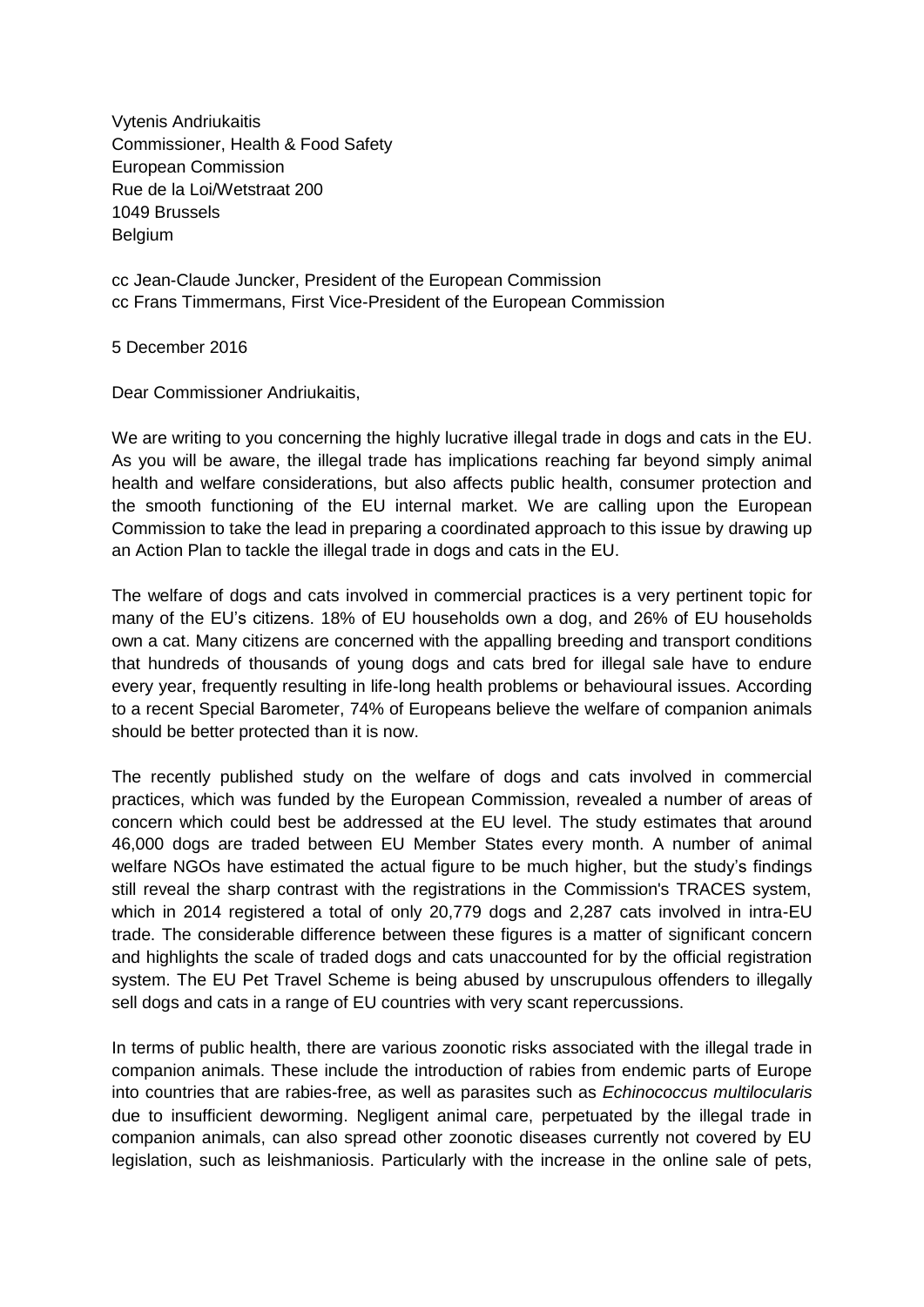citizens may be unwittingly putting themselves and their families, including their children, at risk for a number of zoonotic diseases.

Regarding consumer protection, under current EU legislation consumers are granted a sixmonth period in which to raise complaints of defects. When it comes to pets, this does not protect consumers, as inherited disorders and behavioural problems in illegally bred and sold pets may not become apparent until later. A new owner cannot easily return or exchange a sick pet, not least because an emotional bond has already been formed between human and animal, and unsuspecting owners are therefore often left with high veterinary bills and frequent visits to the veterinarian. This is also one of the main reasons for pet relinquishments and abandonment in the EU. If we are able regulate other areas which directly affect our citizens every day, such as food safety or the right to return faulty electrical appliances, we should be able to ensure their consumer rights are similarly protected when they purchase companion animals.

All of these issues have negative implications for the internal market. The study on the welfare of dogs and cats in commercial practices found that the different standards and rules on the welfare of pets in Member States cause distortions of the internal market because the economic valuation of pets is carried out differently. High standards of pet welfare in some Member States increase prices and lead to a competitive advantage for those businesses operating in Member States with lower standards. This situation of unfair competition has an effect equivalent to restrictions on imports and exports between Member States, and the European Commission should act as soon as possible to address any threats to the smooth functioning of the EU's internal market in this regard.

Addressing the illegal trade in dogs and cats requires a comprehensive approach and the involvement of the European Commission, European Parliament and the Member States, including agencies and border and veterinary authorities. Other stakeholders, including veterinary associations and non-governmental organisations working on animal welfare also have an important role to play in this process, including sharing their intelligence and research data. We therefore call upon the European Commission to take the lead in coordinating this approach and draw up an Action Plan to tackle the illegal trade in dogs and cats in the EU.

The Action Plan should cover the following: animal health and welfare, public health, consumer protection, the EU internal market and anti-trafficking considerations.

Only through a coordinated approach can we truly deal a blow to this trade and protect the welfare of not just millions of animals who live so close to us, but the millions of citizens whose wellbeing and rights are being undermined by unscrupulous offenders every day. We would therefore like to request that the issue of an Action Plan on the illegal trade in dogs and cats in the EU be placed on the European Commission's agenda at its earliest convenience.

Thank you for your attention, and we trust that together we can successfully tackle this illegal trade in companion animals and restore citizen's trust in the ability of European decisionmakers to ensure the best protection of Europeans and their households all across the Union.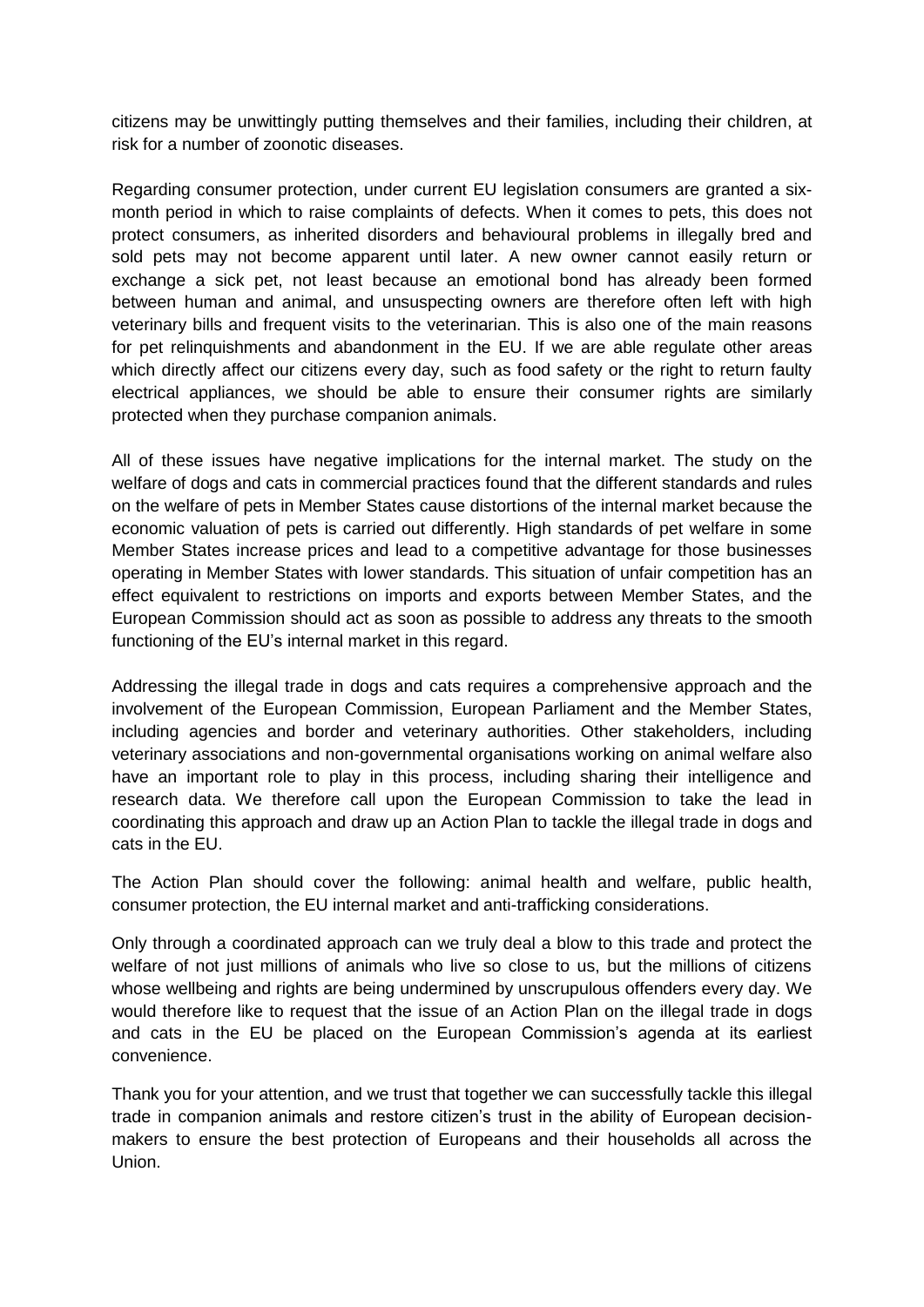Yours sincerely,

Sirpa Pietikäinen (EPP, Finland) Petras Auštrevičius (ALDE, Lithuania) Georges Bach (EPP, Luxembourg) Brando Benifei (S&D, Italy) Lynn Boylan (GUE/NGL, Ireland) Nicola Caputo (S&D, Italy) Matt Carthy (GUE/NGL, Ireland) Mark Demesmaeker (ECR, Belgium) Isabella De Monte (S&D, Italy) Anneliese Dodds (S&D, United Kingdom) Stefan Eck (GUE/NGL, Germany) Jill Evans (Greens/EFA, United Kingdom) Jacqueline Foster (ECR, United Kingdom) Julie Girling (ECR, United Kingdom) Michela Giuffrida (S&D, Italy) Heidi Hautala (Greens/EFA, Finland) Anja Hazekamp (GUE/NGL, Netherlands) Tunne Kelam (EPP, Estonia) Kateřina Konečná (GUE/NGL, Czech Republic) Stefano Maullu (EPP, Italy) Marlene Mizzi (S&D, Malta) Maria Noichl (S&D, Germany) Younous Omarjee (GUE/NGL, France) Urmas Paet (ALDE, Estonia) Pavel Poc (S&D, Czech Republic) Emil Radev (EPP, Bulgaria) Sofia Ribeiro (EPP, Portugal)